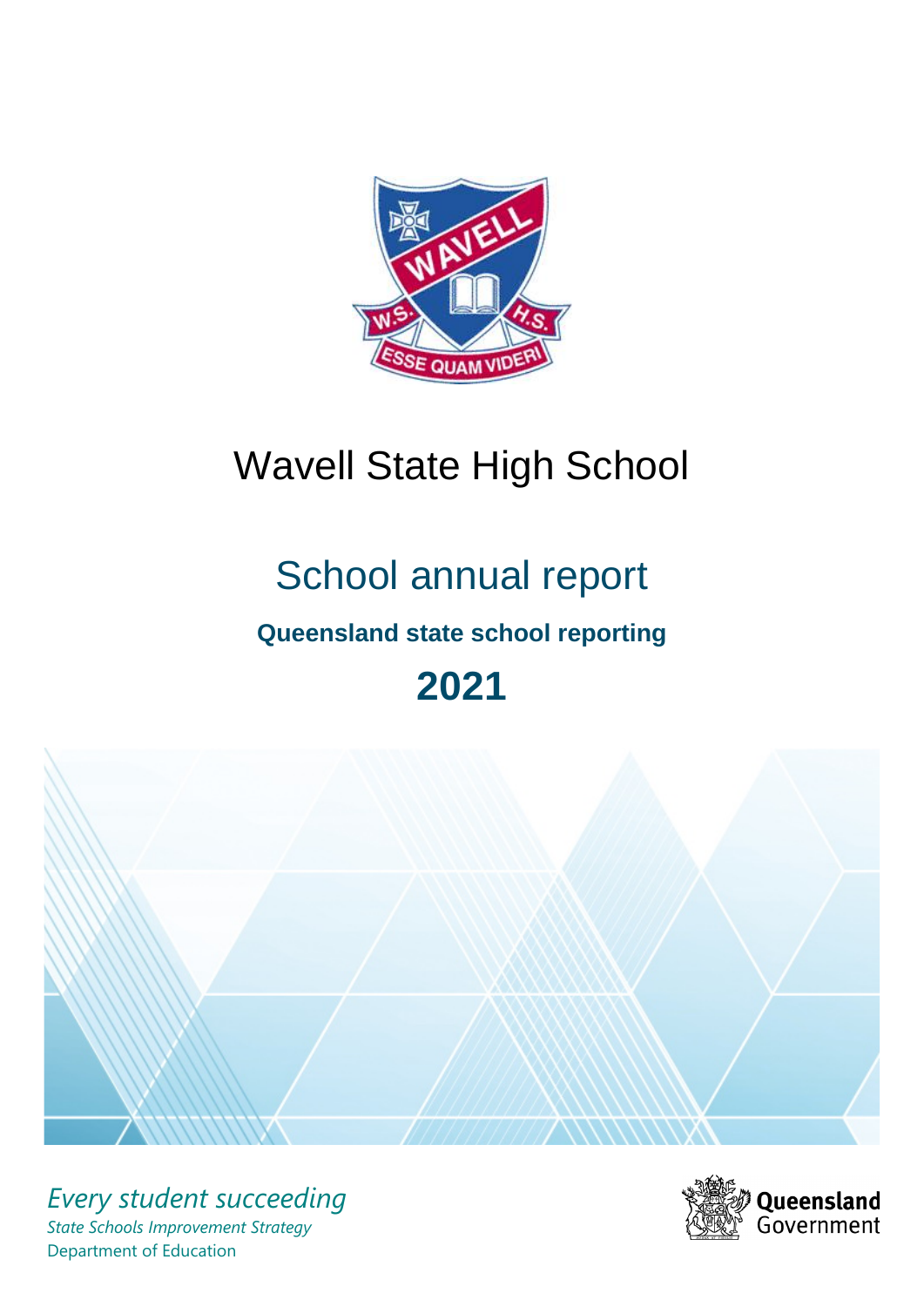**OFFICIAL – Public** Published as information source only. Public information used to create this report may not appear in this format in the public domain Please refer to disclaimer information.

#### **Contact details**

| <b>Postal Address</b> | PO Box 384 Nundah 4012        |
|-----------------------|-------------------------------|
| <b>Phone</b>          | $(07)$ 3350 0333              |
| Fax                   | $(07)$ 3350 0300              |
| Email                 | principal@wavellshs.eq.edu.au |
| Website               | https://wavellshs.eq.edu.au   |

#### **Disclaimer**

The materials presented in this report are distributed by the Department of Education (the department) as an information source only.

The information and data in this report is subject to change without notice.<br>The department makes no statements, representations, or warranties about the accuracy or completeness of, and you should not rely on, any informa report. The department disclaim all responsibility and all liability (including without limitation, liability in negligence) for all expenses, losses, damages and costs you might incur as a

result of the information in this report being inaccurate or incomplete in any way, and for any reason.

Despite our best efforts, the department makes no warranties that the information in this report is free of infection by computer viruses or other contamination.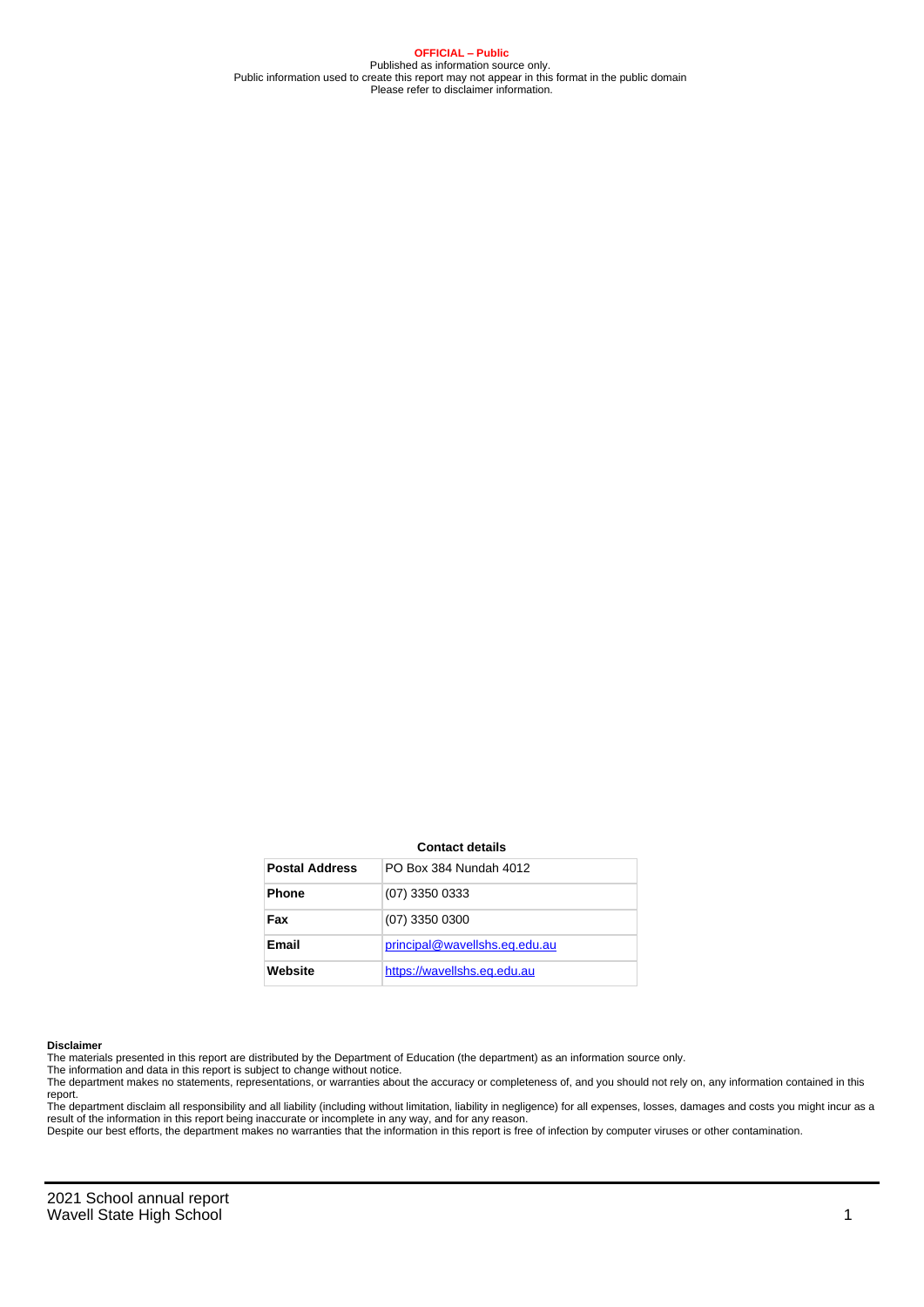| School context                     |                                                                                                                                                                                                   |
|------------------------------------|---------------------------------------------------------------------------------------------------------------------------------------------------------------------------------------------------|
| <b>Coeducational or single sex</b> | Coeducational                                                                                                                                                                                     |
| Independent Public School          | <b>Yes</b>                                                                                                                                                                                        |
| Year levels offered in 2021        | Year $7 -$ Year 12                                                                                                                                                                                |
| Webpages                           | Additional information about Queensland state schools is located on the:<br>My School website<br>٠<br>Queensland Government data website<br>Queensland Government schools directory website.<br>٠ |

# **Characteristics of the student body**

## **Student enrolments**

### **Table 1: Student enrolments by year level**

|                   |       | <b>February</b> |       |       | <b>August</b> |       |
|-------------------|-------|-----------------|-------|-------|---------------|-------|
| Year Level        | 2019  | 2020            | 2021  | 2019  | 2020          | 2021  |
| Year <sub>7</sub> | 333   | 315             | 298   | 332   | 310           | 299   |
| Year <sub>8</sub> | 303   | 334             | 322   | 302   | 334           | 318   |
| Year 9            | 341   | 302             | 343   | 339   | 299           | 343   |
| Year 10           | 283   | 328             | 305   | 277   | 319           | 302   |
| Year 11           | 258   | 274             | 311   | 253   | 266           | 292   |
| Year 12           | 173   | 249             | 261   | 171   | 238           | 253   |
| <b>Total</b>      | 1,691 | 1,802           | 1,840 | 1,674 | 1,766         | 1,807 |

Notes

1. Student counts include headcount of all full- and part-time students at the school.

# **Average class sizes**

#### **Table 2: Average class size information for each phase of schooling**

| <b>Year Levels</b> | 2019 | 2020 | 2021 |
|--------------------|------|------|------|
| Year 7 – Year 10   | 23   | 23   | 24   |
| Year 11 – Year 12  | 17   |      |      |

Notes

1. Classes are measured against the target of 25 students per teacher in Prep to Year 3 and Years 11 to 12, and target of 28 students per teacher in Years 4 to 10. Where composite classes exist across cohorts (e.g. Year 3/4) the class size targets would be the lower cohort target.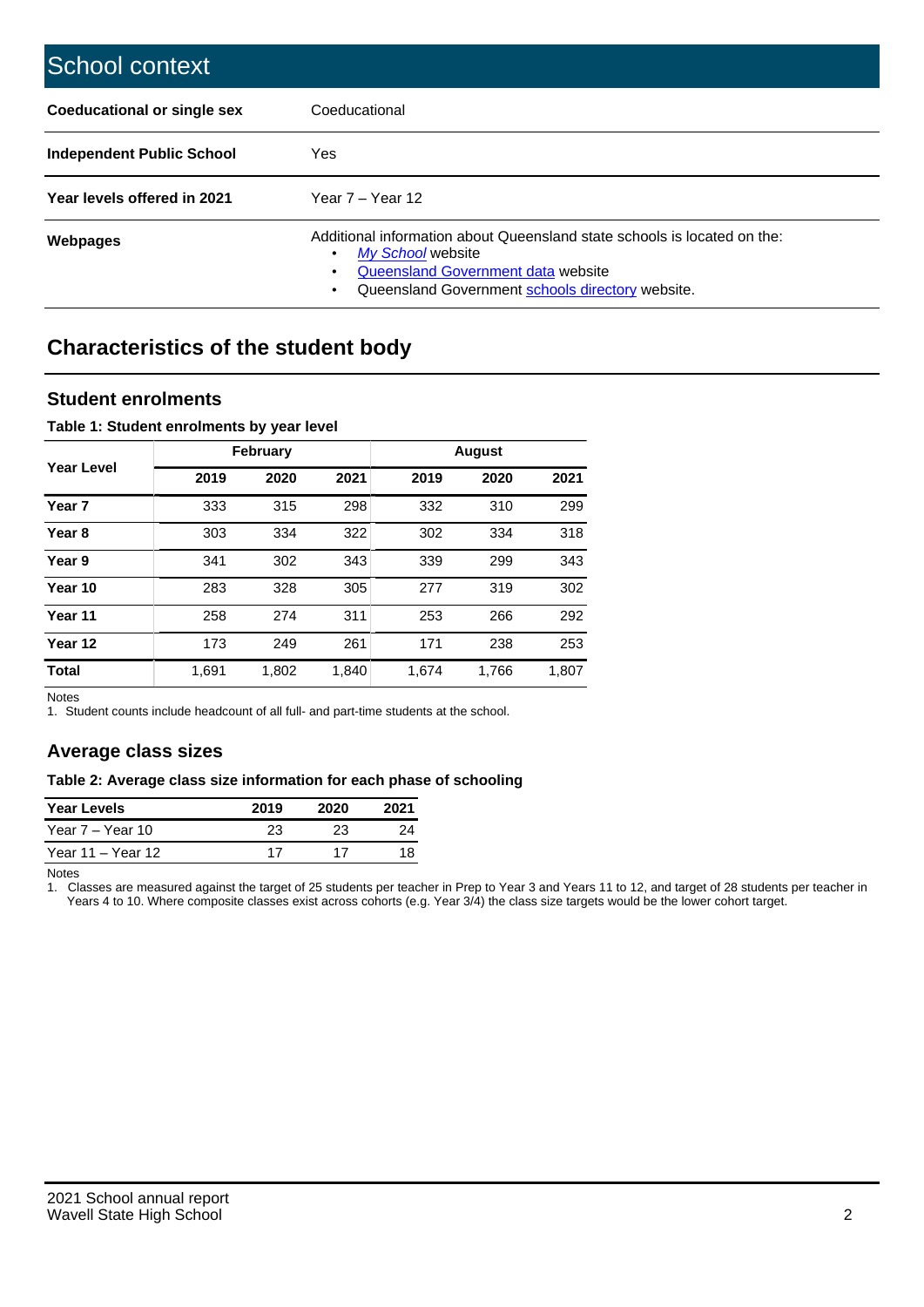# **Respectful relationships education**

To support students' learning, health and wellbeing all state schools are required to implement respectful relationships education through the Prep to Year 10 Australian Curriculum: Health and Physical Education and/or through school pastoral care programs across Prep to Year 12.

## **Parent, student and staff satisfaction**

Tables 3–5 show selected items from the Parent/Caregiver, Student and Staff School Opinion Surveys. In response to the COVID-19 health emergency, the annual school opinion surveys of students, teachers and staff were not administered in 2020. A new time series started in 2021 and data from this collection is not considered directly comparable with earlier collections due to significant methodology changes.

For state level information go to the **[School Opinion Survey](https://qed.qld.gov.au/publications/reports/statistics/schooling/schools/schoolopinionsurvey) webpage**.

#### **Table 3: Parent/Caregiver Survey**

| Percentage of parents/caregivers who agree <sup>1</sup> that:                                               | 2019  | 2020 | 2021  |
|-------------------------------------------------------------------------------------------------------------|-------|------|-------|
| This is a good school.                                                                                      | 96.3% |      | 96.6% |
| My child likes being at this school. <sup>2</sup>                                                           | 94.0% |      | 95.6% |
| My child feels safe at this school. <sup>2</sup>                                                            | 97.2% |      | 93.1% |
| My child's learning needs are being met at this school. <sup>2</sup>                                        | 92.3% |      | 91.8% |
| My child is making good progress at this school. <sup>2</sup>                                               | 93.1% |      | 92.1% |
| Teachers at this school expect my child to do his or her best. <sup>2</sup>                                 | 98.0% |      | 98.1% |
| Teachers at this school provide my child with useful feedback about his or her school<br>work. <sup>2</sup> | 93.1% |      | 92.5% |
| Teachers at this school motivate my child to learn. <sup>2</sup>                                            | 90.1% |      | 91.0% |
| Teachers at this school treat students fairly. <sup>2</sup>                                                 | 89.8% |      | 92.2% |
| I can talk to my child's teachers about my concerns. <sup>2</sup>                                           | 97.1% |      | 96.2% |
| This school works with me to support my child's learning. <sup>2</sup>                                      | 95.3% |      | 94.0% |
| This school takes parents' opinions seriously. <sup>2</sup>                                                 | 90.5% |      | 88.4% |
| Student behaviour is well managed at this school. <sup>2</sup>                                              | 91.2% |      | 89.3% |
| This school looks for ways to improve. <sup>2</sup>                                                         | 94.4% |      | 91.6% |
| This school is well maintained. <sup>2</sup>                                                                | 99.6% |      | 95.9% |

Notes

1. Agree represents the percentage of respondents who Somewhat Agree, Agree or Strongly Agree with the statement.

2. Nationally agreed parents/caregiver items.

3. DW = Data withheld to ensure confidentiality.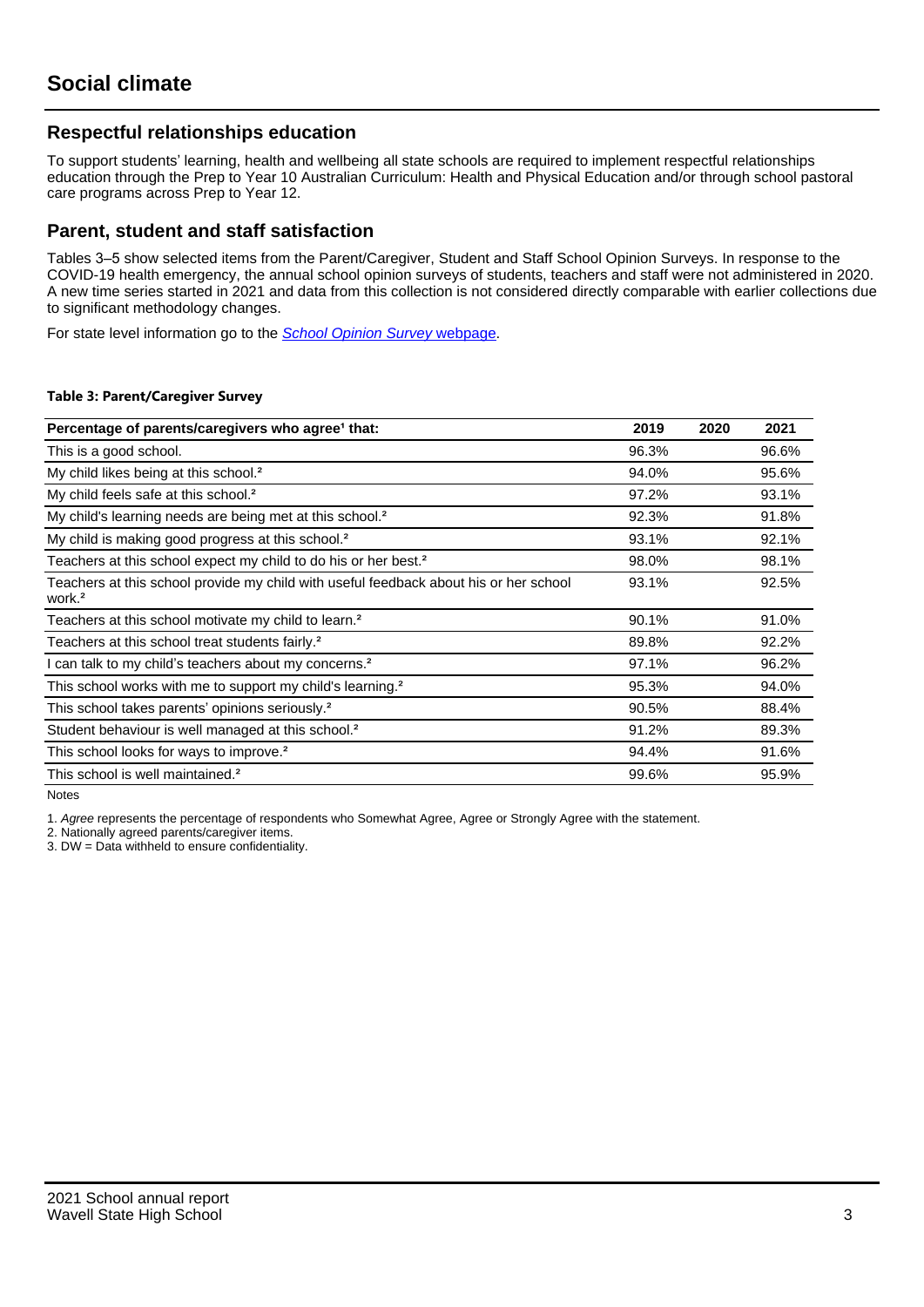#### **Table 4: Student Survey**

| Percentage of students who agree <sup>1</sup> that:                            | 2019  | 2020 | 2021  |
|--------------------------------------------------------------------------------|-------|------|-------|
| I like being at my school. <sup>2</sup>                                        | 82.5% |      | 71.0% |
| I feel safe at my school. <sup>2</sup>                                         | 89.0% |      | 77.6% |
| My teachers motivate me to learn. <sup>2</sup>                                 | 84.2% |      | 85.5% |
| My teachers expect me to do my best. <sup>2</sup>                              | 96.7% |      | 96.7% |
| My teachers provide me with useful feedback about my school work. <sup>2</sup> | 77.5% |      | 76.7% |
| Teachers at my school treat students fairly. <sup>2</sup>                      | 73.3% |      | 77.3% |
| I can talk to my teachers about my concerns. <sup>2</sup>                      | 71.4% |      | 61.7% |
| My school takes students' opinions seriously. <sup>2</sup>                     | 65.3% |      | 47.0% |
| Student behaviour is well managed at my school. <sup>2</sup>                   | 64.4% |      | 59.1% |
| My school looks for ways to improve. <sup>2</sup>                              | 83.1% |      | 75.8% |
| My school is well maintained. <sup>2</sup>                                     | 84.0% |      | 63.3% |
| My school gives me opportunities to do interesting things. <sup>2</sup>        | 88.7% |      | 83.9% |

Notes

1. Agree represents the percentage of respondents who Somewhat Agree, Agree or Strongly Agree with the statement.

2. Nationally agreed student items.

3. DW = Data withheld to ensure confidentiality.

### **Table 5: Staff Survey**

| Percentage of staff who agree <sup>1</sup> that:                                                            | 2019  | 2020 | 2021   |
|-------------------------------------------------------------------------------------------------------------|-------|------|--------|
| I feel confident embedding Aboriginal and Torres Strait Islander perspectives across the<br>learning areas. | 91.7% |      | 87.9%  |
| I enjoy working at this school. <sup>2</sup>                                                                | 95.1% |      | 97.7%  |
| I feel this school is a safe place in which to work. <sup>2</sup>                                           | 97.2% |      | 94.3%  |
| I receive useful feedback about my work at this school. <sup>2</sup>                                        | 84.7% |      | 86.0%  |
| Students are encouraged to do their best at this school. <sup>2</sup>                                       | 97.8% |      | 100.0% |
| Students are treated fairly at this school. <sup>2</sup>                                                    | 96.3% |      | 100.0% |
| Student behaviour is well managed at this school. <sup>2</sup>                                              | 87.0% |      | 86.0%  |
| Staff are well supported at this school. <sup>2</sup>                                                       | 84.7% |      | 86.0%  |
| This school takes staff opinions seriously. <sup>2</sup>                                                    | 76.9% |      | 84.7%  |
| This school looks for ways to improve. <sup>2</sup>                                                         | 89.1% |      | 95.4%  |
| This school is well maintained. <sup>2</sup>                                                                | 93.8% |      | 88.5%  |
| This school gives me opportunities to do interesting things. <sup>2</sup>                                   | 90.1% |      | 91.7%  |

Notes

1. Agree represents the percentage of respondents who Somewhat Agree, Agree or Strongly Agree with the statement.

2. Nationally agreed staff items.

3. DW = Data withheld to ensure confidentiality.

# **Description of how this school manages non-attendance**

Queensland state schools manage non-attendance in line with the Queensland Department of Education procedures: [Managing Student Absences and Enforcing Enrolment and Attendance at State Schools](https://ppr.qed.qld.gov.au/pp/managing-student-absences-and-enforcing-enrolment-and-attendance-at-state-schools-procedure); and [Roll Marking in State Schools,](https://ppr.qed.qld.gov.au/pp/roll-marking-in-state-schools-procedure) which outline processes for managing and recording student attendance and absenteeism.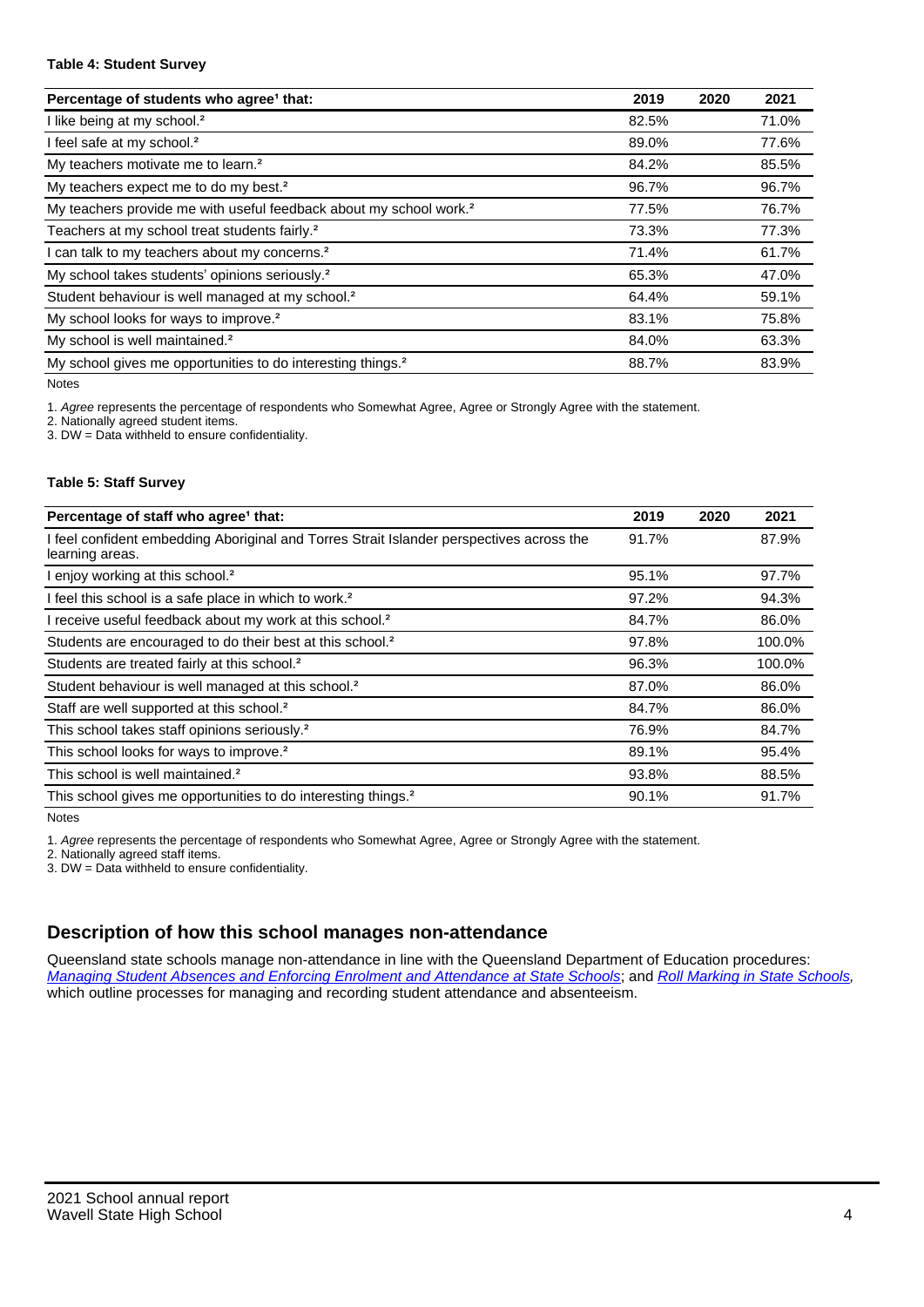# **School disciplinary absences**

#### **Table 6: Count of school disciplinary absences at this school**

| Type of school disciplinary absence | 2019 | 2020 | 2021 |
|-------------------------------------|------|------|------|
| Short suspension                    | 138  | 138  | 339  |
| Long suspension                     | 6    | 5    | 11   |
| Exclusion                           | 8    | 6    | 13   |
| Cancellation                        | 4    | 2    |      |
| Total                               | 156  | 151  | 370  |

Notes

1. School disciplinary absence (SDA) data is a total of short suspensions (1–10 days), long suspensions (11–20 days), exclusions and cancellations. 2. The number of SDAs is not the number of students who received an SDA as one student may be suspended several times in a school year. Each time a student is suspended it is recorded as an additional SDA. The data does not reflect the outcomes of appeal decisions.

3. 2020 data was impacted by the COVID-19 health emergency. There were significantly fewer SDAs during the home-based learning period (the first five weeks of Term 2) compared to other years.

# **School funding**

## **School income broken down by funding source**

School income, reported by financial year accounting cycle using standardised national methodologies and broken down by funding source is available via the [My School](http://www.myschool.edu.au/) website.

## **How to access our income details**

- 1. Click on the My School link <http://www.myschool.edu.au/>.
- 2. Enter the school name or suburb of the school you wish to search.

| Search by school name or suburb | <b>School sector</b> | School type | <b>State</b> |  |
|---------------------------------|----------------------|-------------|--------------|--|
|                                 |                      |             |              |  |

3. Click on View School Profile to access the school's profile.



4. Click on Finances and select the appropriate year to view school financial information.

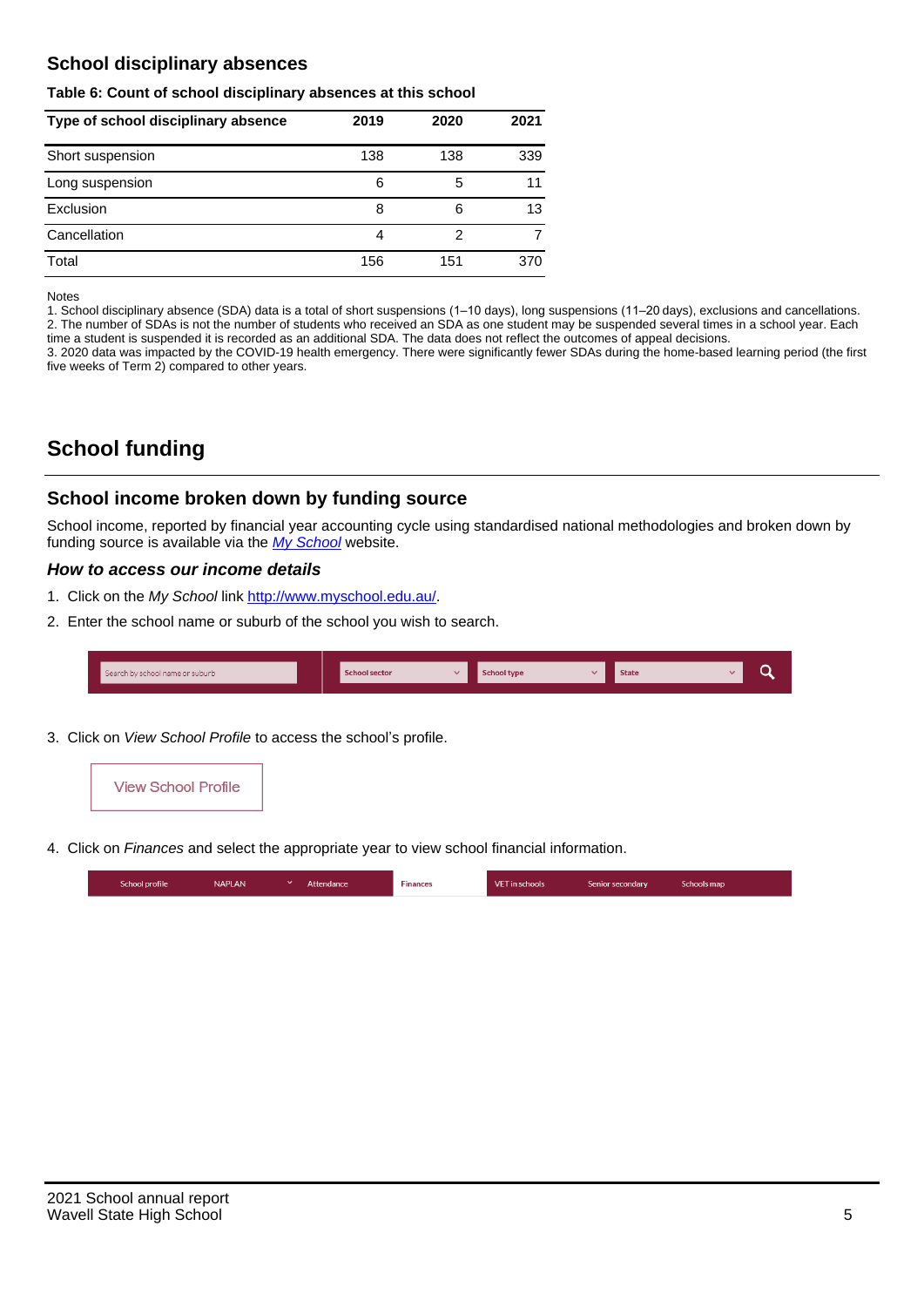# **Teacher standards and qualifications**

The Teacher registration eligibility requirements: Policy (p.1) states:

To be eligible for registration, a person must satisfy the Queensland College of Teachers (QCT) that they meet requirements regarding qualification and experience, or have otherwise met the requirements of the Australian Professional Standards for Teachers (APST). A person must also satisfy the QCT that they are suitable to teach and meet English language proficiency requirements. All these requirements are specified in the Act and the Education (Queensland College of Teachers) Regulation 2005 (the Regulation).

The qualifications required for teacher registration are successful completion of either -

- (a) a four-year initial teacher education program including teacher education studies of at least one year (e.g. a Bachelor of Education, or a double Bachelor degree in Science and Teaching) or
- (b) a one-year graduate initial teacher education program following a degree (e.g. a one-year Graduate Diploma of Education (Secondary) after a three-year Bachelor degree) or
- (c) another course of teacher education that the QCT is reasonably satisfied is the equivalent of (a) or (b). These are considered on a case-by-case basis.

For more information, please refer to the following link:

• <https://www.qct.edu.au/registration/qualifications>

# **Workforce composition**

# **Staff composition, including Indigenous staff**

### **Table 7: Workforce composition for this school**

|                    | <b>Teaching staff</b> |      |      | Non-teaching staff |      |      | Indigenous staff |      |      |
|--------------------|-----------------------|------|------|--------------------|------|------|------------------|------|------|
| <b>Description</b> | 2019                  | 2020 | 2021 | 2019               | 2020 | 2021 | 2019             | 2020 | 2021 |
| Headcount          | 124                   | 132  | 135  | 49                 | 62   | 61   | <5               | <5   |      |
| <b>FTE</b>         | 120                   | 127  | 129  | 36                 | 44   | 43   | <5               | ה>   |      |

Notes

1. Teaching staff includes school leaders.

2. Indigenous refers to Aboriginal and Torres Strait Islander people of Australia.

3. FTE = full-time equivalent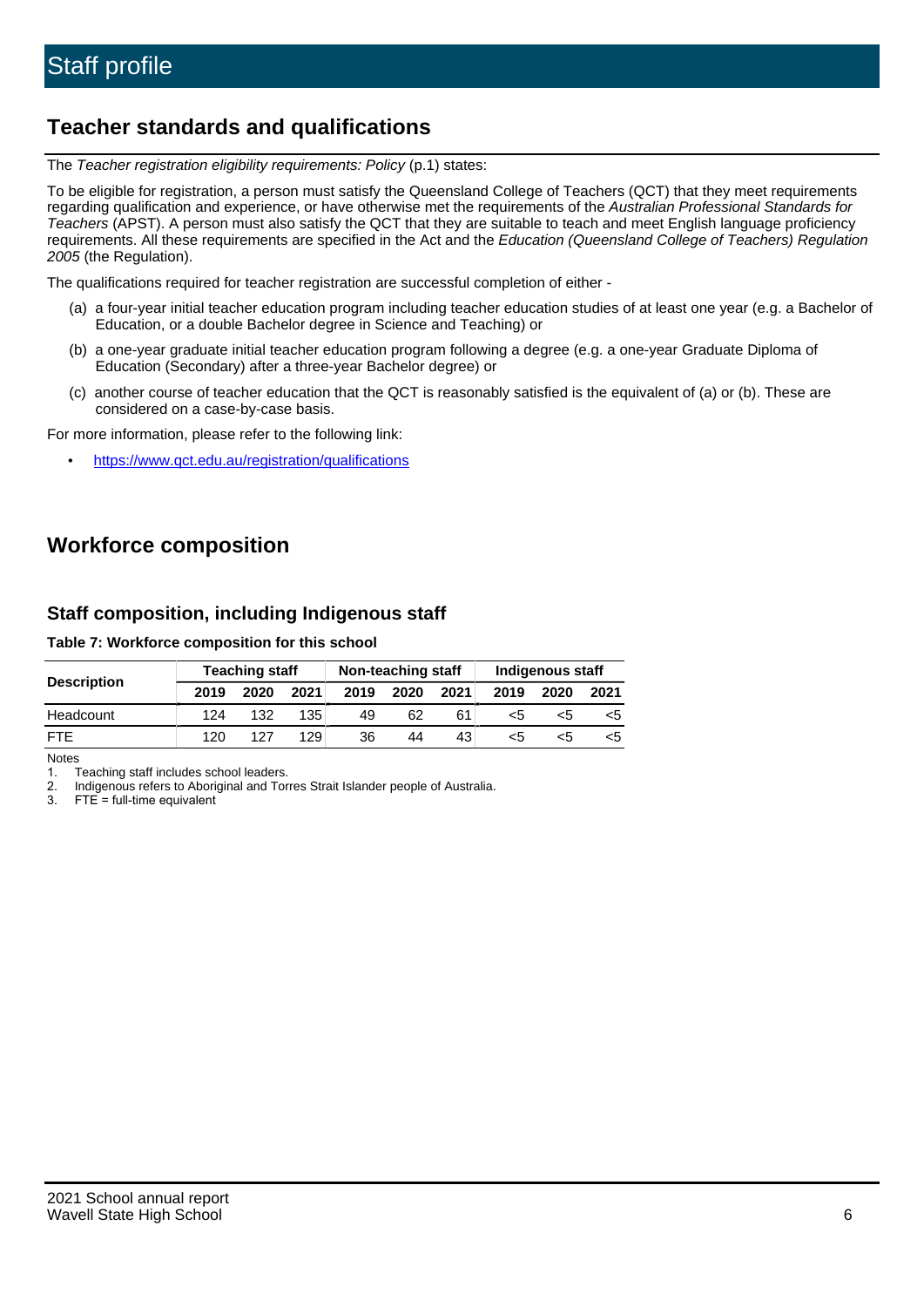# **Key student outcomes**

# **Student attendance**

Tables 8–9 show attendance rates at this school as percentages. In 2020, the COVID-19 health emergency affected student attendance in Queensland Government schools. Comparisons between 2020 and other years' attendance data should not be made.

#### **Table 8: Overall student attendance at this school**

| <b>Description</b>                                  | 2019 | 2020 | 2021 |
|-----------------------------------------------------|------|------|------|
| Overall attendance rate for students at this school | 90%  | 90%  | 89%  |

Notes

1. The attendance rate is the full- and part-time days attended as a percentage of enrolled school days.

2. Full-time students only.

#### **Table 9: Student attendance rates for each year level at this school**

| <b>Year Level</b> | 2019 | 2020 | 2021 |
|-------------------|------|------|------|
| Year 7            | 92%  | 92%  | 91%  |
| Year 8            | 90%  | 90%  | 89%  |
| Year 9            | 89%  | 90%  | 88%  |
| Year 10           | 90%  | 89%  | 88%  |
| Year 11           | 91%  | 90%  | 88%  |
| Year 12           | 91%  | 89%  | 88%  |

Notes

1. The attendance rate is the full- and part-time days attended as a percentage of enrolled school days.

2. Full-time students only.

3. DW = Data withheld to ensure confidentiality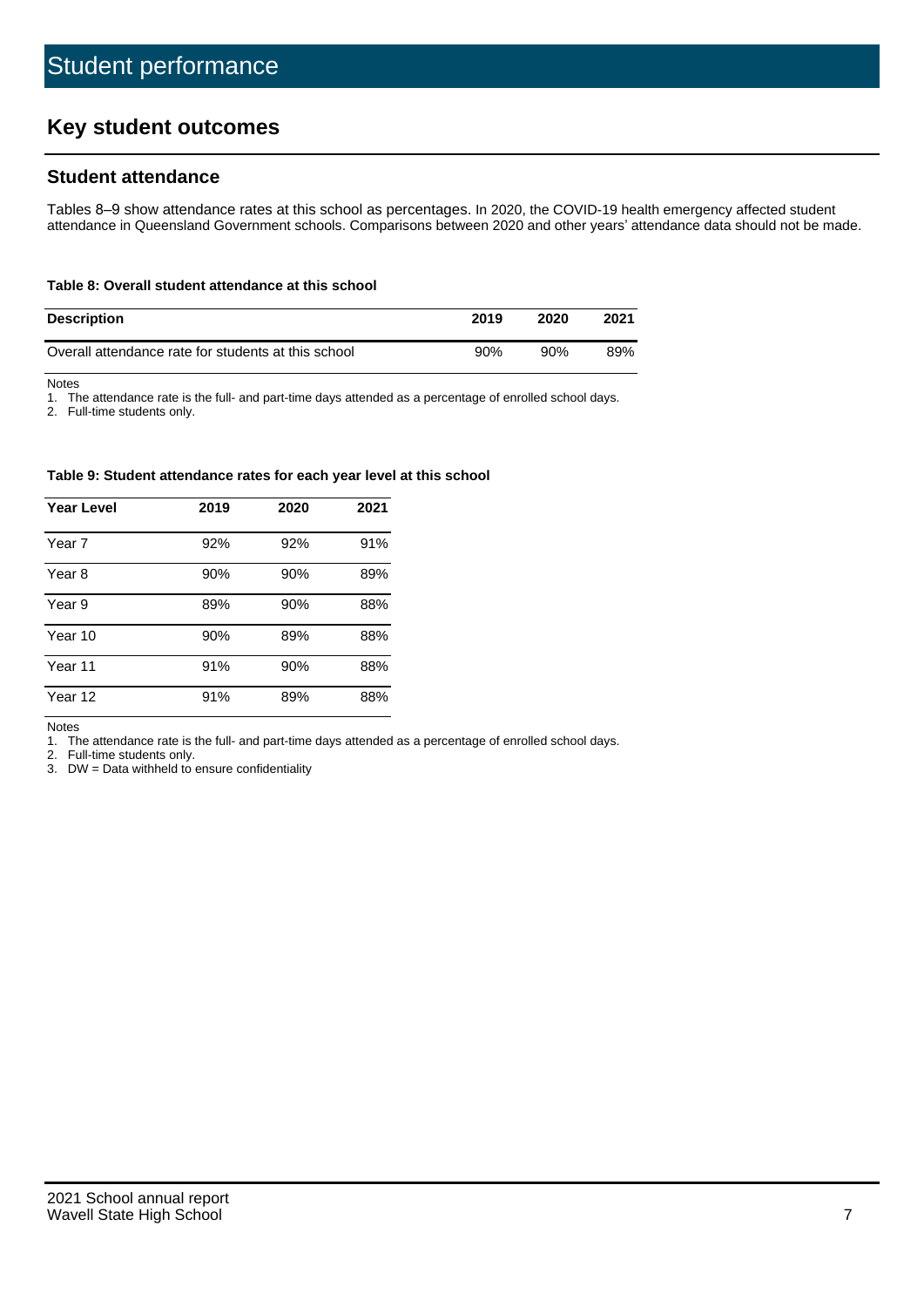# **NAPLAN**

Our reading, writing, spelling, grammar and punctuation, and numeracy results for the Years 3, 5, 7 and 9 NAPLAN tests are available via the [My School](http://www.myschool.edu.au/) website.

## **How to access our NAPLAN results**

- 1. Click on the My School link <http://www.myschool.edu.au/>.
- 2. Enter the school name or suburb of the school you wish to search.

| Search by school name or suburb | <b>School sector</b> | <b>School type</b>                        |          | <b>State</b> |  |
|---------------------------------|----------------------|-------------------------------------------|----------|--------------|--|
|                                 |                      |                                           |          |              |  |
|                                 |                      | $\sim$ $\sim$ $\sim$ $\sim$ $\sim$ $\sim$ | $\cdots$ |              |  |

3. Click on View School Profile of the appropriate school to access the school's profile.

| <b>View School Profile</b> |
|----------------------------|
|----------------------------|

4. Click on NAPLAN and select a year to view school NAPLAN information.

|  | School profile | <b>NAPLAN</b><br>$\sim$ 1 | Attendance | <b>Finances</b> | <b>VET</b> in schools | Senior secondary | Schools map |
|--|----------------|---------------------------|------------|-----------------|-----------------------|------------------|-------------|
|--|----------------|---------------------------|------------|-----------------|-----------------------|------------------|-------------|

#### Notes

- 1. If you are unable to access the internet, please contact the school for a hard copy of the school's NAPLAN results.
- 2. The National Assessment Program Literacy and Numeracy ([NAPLAN\)](http://www.nap.edu.au/naplan) is an annual assessment for students in Years 3, 5, 7 and 9.